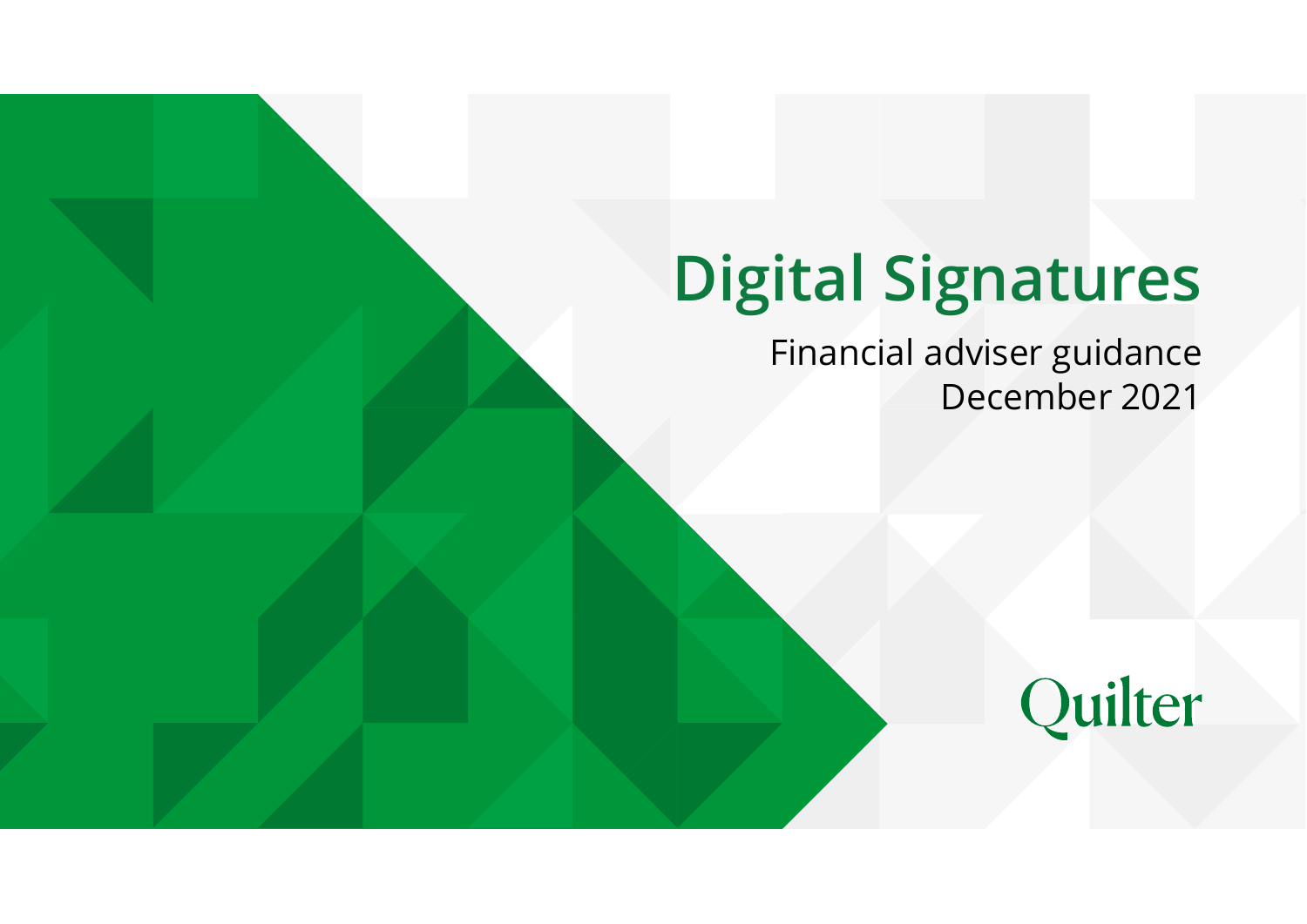# Digital signatures at Quilter

- To support advisers as they embrace technology and new ways of working during the Covid pandemic and beyond, we have been accepting digital signatures for a wide range of transactions across all Quilter businesses.
- To date, we have accepted the following digital signature software:
	- AdobeSign\*
	- **DocuSign**

• Scrive

• SignRequest

- HelloSign
- **Legalesign**
- PandaDoc
- We have now extended the number of suppliers to include:
	- DocSAFE
	- **MyDocSafe**
	- Alpha Trust

\*Adobe Fill & Sign is not acceptable

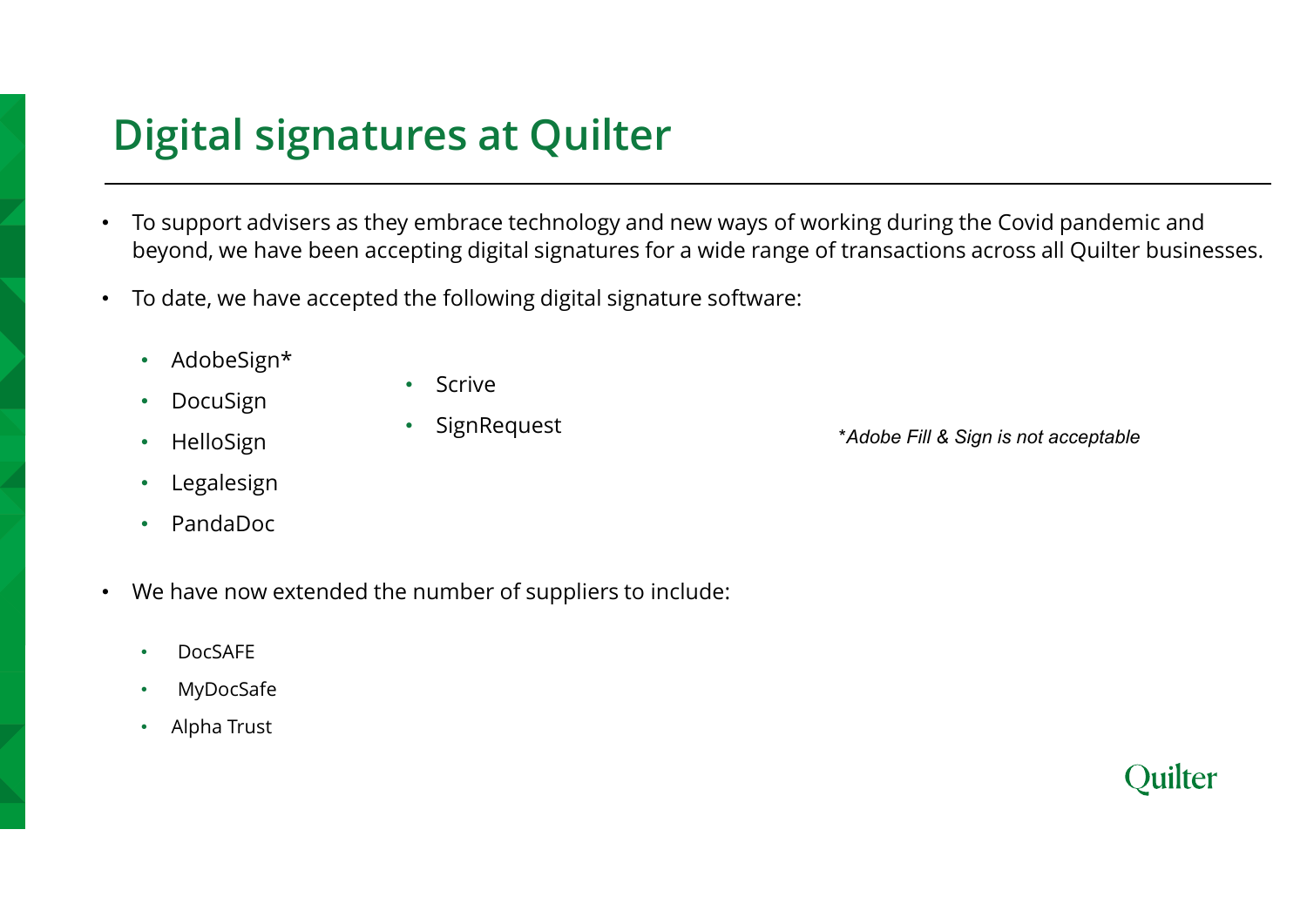# What is a digital signature?



### Benefits:

- proven before obtaining.
- 
- 
- 

Ideal for transactions that need more advanced authentication.



3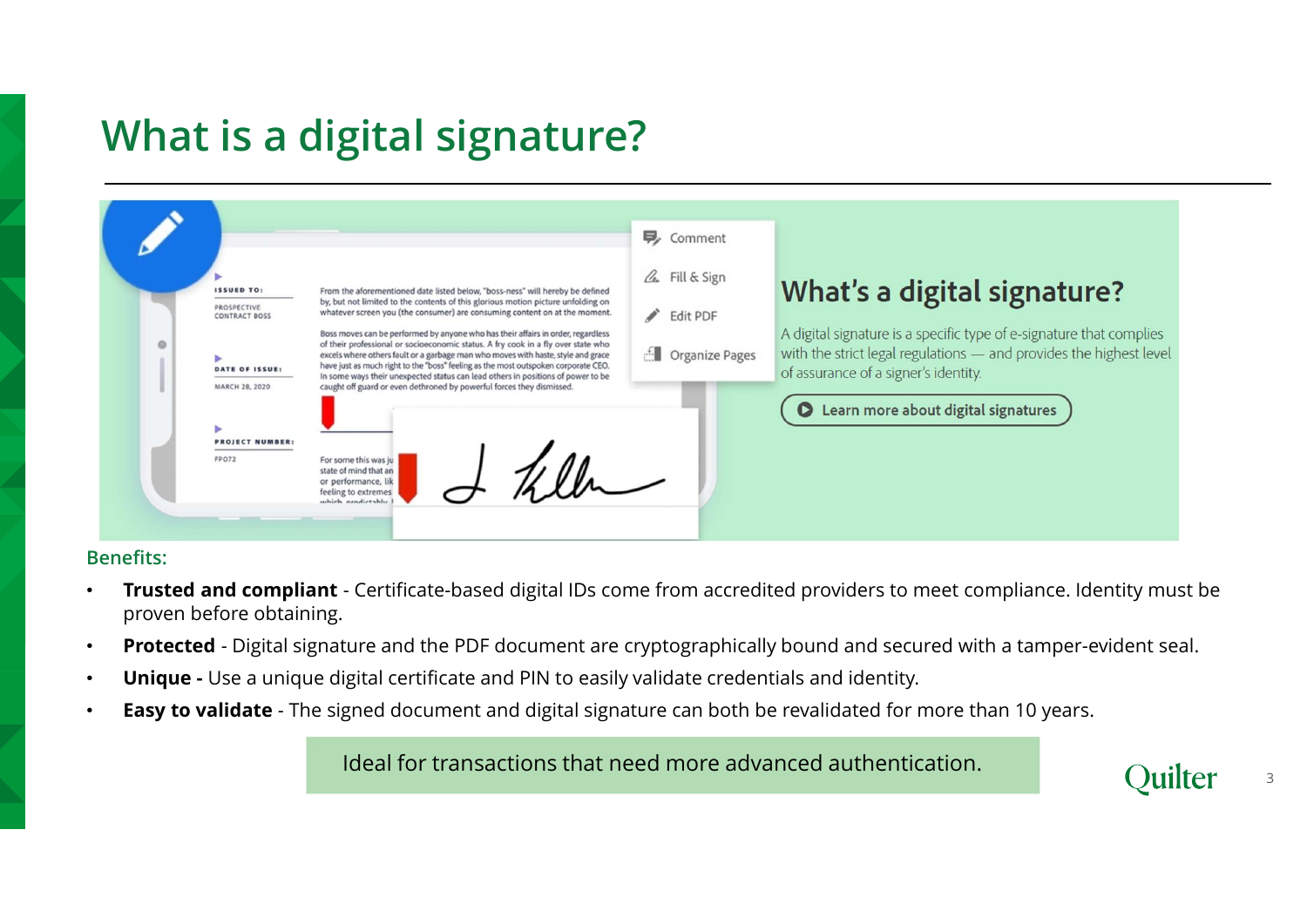# When can you use digital signature?

- You can provide Quilter with digital signatures for most instructions.
- There are a small number of scenarios where we do still need an original 'wet' signature from clients, where is it required due to regulation, other third party rules or for additional security:

| When can you use digital signature?                                          |                                                                                                                                                                                        |  |  |
|------------------------------------------------------------------------------|----------------------------------------------------------------------------------------------------------------------------------------------------------------------------------------|--|--|
|                                                                              | You can provide Quilter with digital signatures for most instructions.                                                                                                                 |  |  |
|                                                                              | There are a small number of scenarios where we do still need an original 'wet' signature<br>where is it required due to regulation, other third party rules or for additional security |  |  |
| <b>Quilter Platform</b>                                                      | <b>Quilter Cheviot</b>                                                                                                                                                                 |  |  |
| Setting up a trust                                                           | <b>Client Transfer Authority</b>                                                                                                                                                       |  |  |
| Swapping between MPS portfolios                                              | Crest and stock transfer forms                                                                                                                                                         |  |  |
| Transfer forms, in some cases                                                | Indemnity forms                                                                                                                                                                        |  |  |
| Transfer of APS (additional permitted<br>subscription) allowance into an ISA | <b>ISA transfer forms</b>                                                                                                                                                              |  |  |
|                                                                              |                                                                                                                                                                                        |  |  |

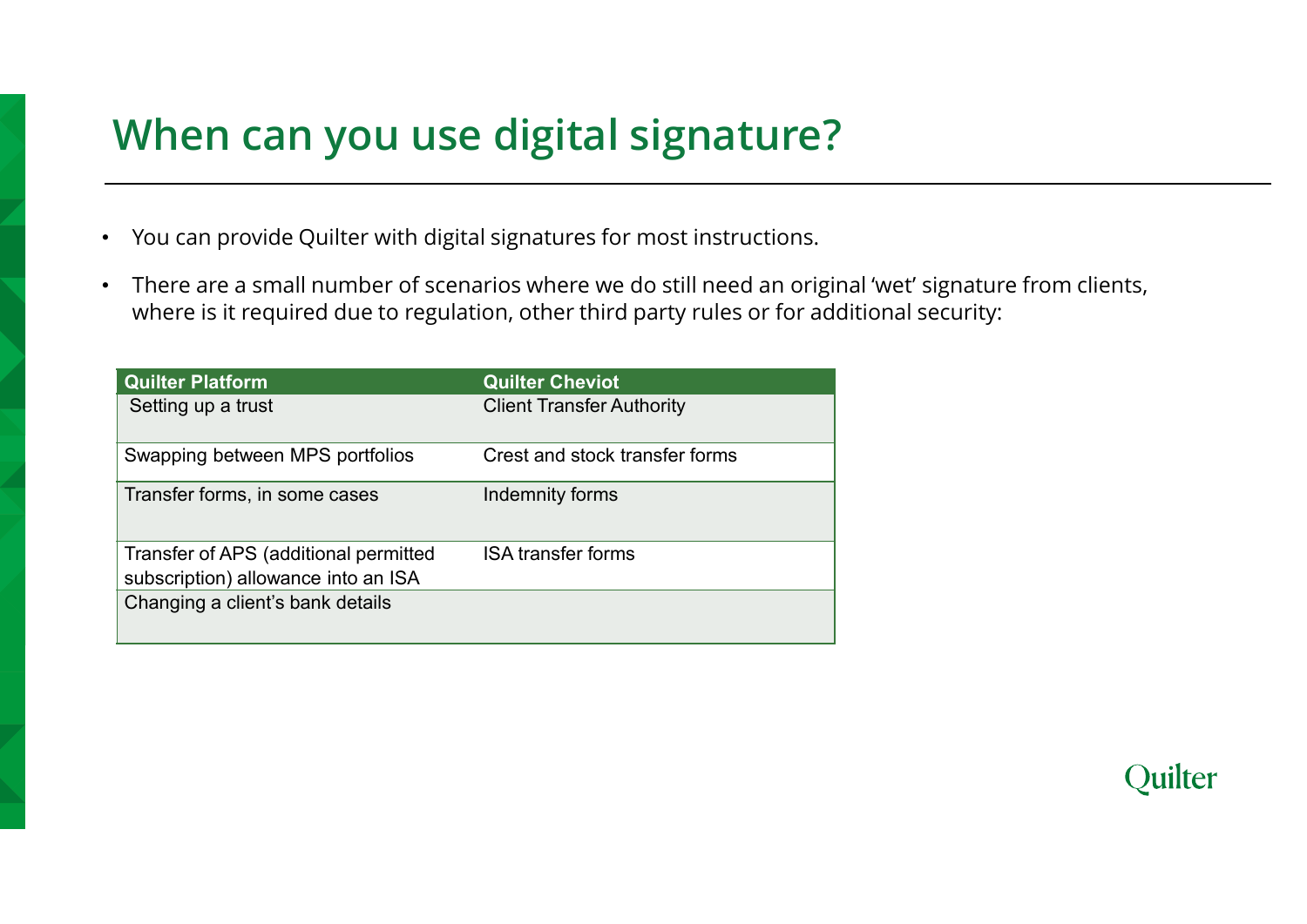# Steps to submitting forms using digital signatures

If you are using one of the listed digital signature suppliers we are accepting, follow the steps below to sign our forms digitally:

- 1. Complete the editable form with your clients details and transaction information.
- 2. Load the saved form into your digital signature software system.
- 3. Define in the software which boxes the client(s) needs to sign and/or complete. This may also include the relevant adviser in your firm signing any adviser signature boxes.
- 4. The signatories will be sent an email to securely sign digitally online. You will receive notifications as each person signs the form.
- 5. Once all signatures are complete, you will receive notification from your digital signature software. You can then send the completed document back to the relevant Quilter business. Please make sure this is sent via secure email where possible. Details of how to do this for each business can be found here:
	- Quilter Platform
	- **Quilter Cheviot**

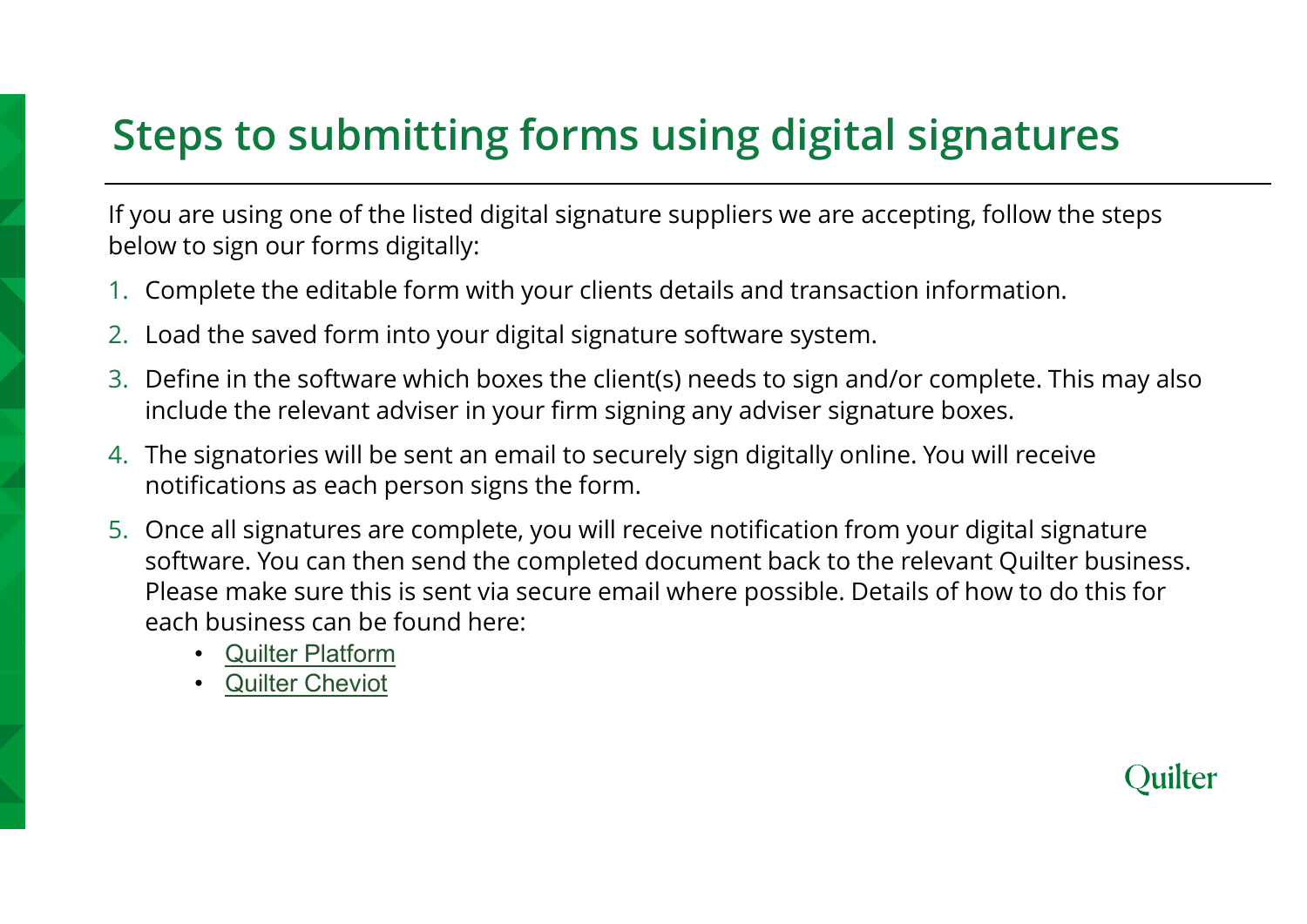# Questions and answers

## Q. Do clients need to do anything to use digital signatures with Quilter?

QUESTIONS AND ANSWEYS<br>
A. No, clients need to do anything to use digital signatures with Quilter?<br>
A. No, clients do not need to sign up to anything with Quilter. Clients will need to register to use digital signature soft their adviser. However, there may be times when we need to see a copy of the client's sample signature, so please ensure you have a sample of the clients identification/signature on your file that you can refer back to if needed.

Questions and answers<br>
a. No, clients need to do anything to use digital signatures with Quilter?<br>
A. No, clients do not need to sign up to anything with Quilter. Clients will need to register to use digital signature soft A. We will consider other suppliers. You will need to send us their details via this link digitalsignatures@quilter.com We will then undertake the required due diligence. Please note, this can take time and so we won't be able to give you an instant decision. It can take a number of weeks to receive the documentation required from your chosen supplier before we can review the material and make a decision to accept. **QUESTIONS AND ANSWEYS**<br> **Q. Docilents need to do anything to use digital signatures with Quilter?**<br>
A. No, clients do not need to sign up to anything with Quilter. Clients will need to register to use d<br>
their adviser. Ho

A. No, Adobe Sign does not provide the necessary audit trail, security controls and validity to meet our minimum standards.

## Q. Is every signature acceptable in this way?

A. There are a small number of scenarios where, for particular security reasons such as regulations or third party rules, we do still need an original 'wet' signature from your clients. You can find out which transactions this covers by visiting the specific Quilter business sites:

- Quilter Platform
- Quilter Cheviot

## Q. What sort of digital signature is valid?

A. We can accept signatures in the following forms:

- A traditional signature in digital form.
- A typed name in the signature box.
- An image of signature embedded into the document.

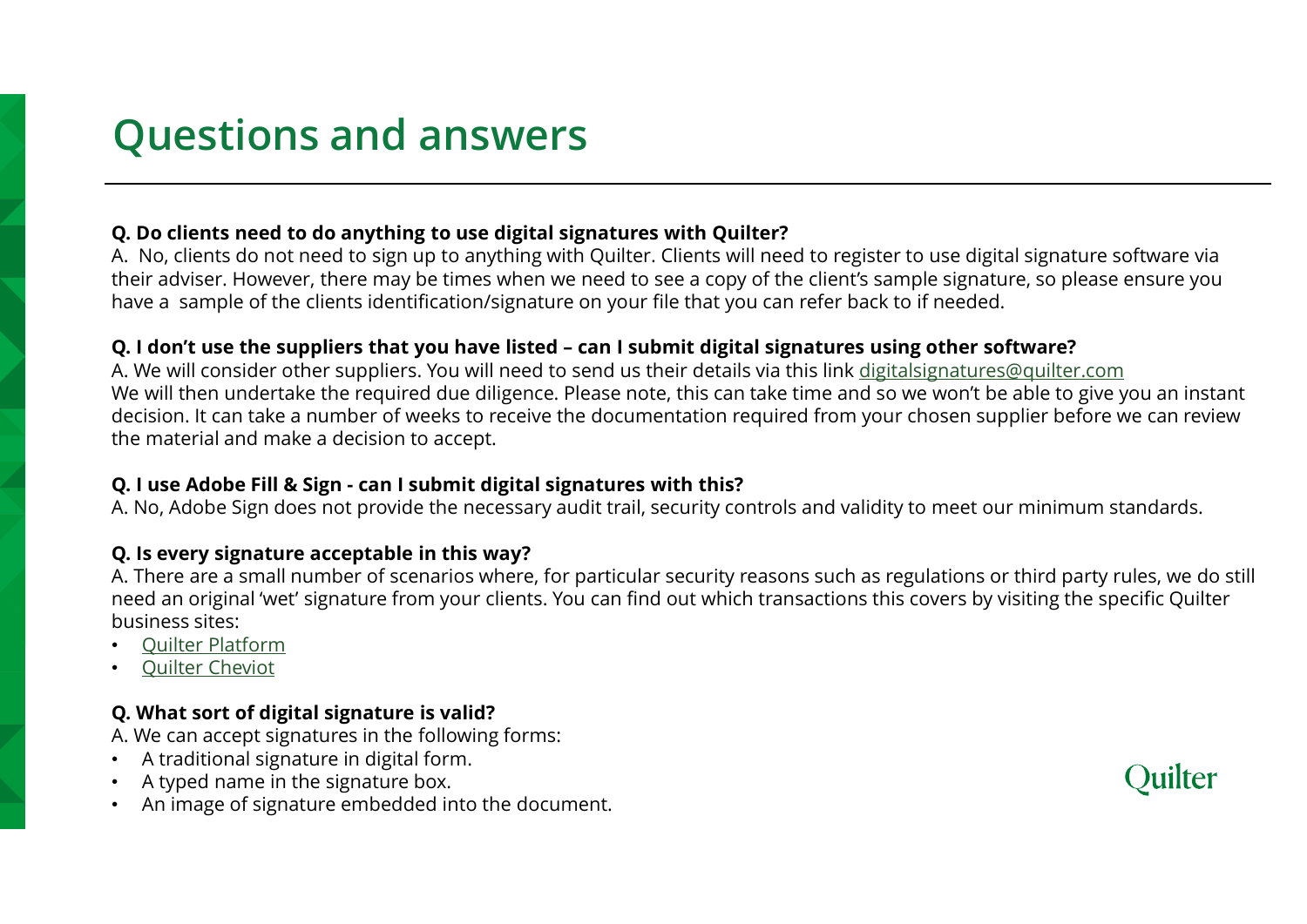## Questions and answers

## Q. How do I send digital signatures to you securely?

A. Once all signatures are complete, the completed document should be sent back to the relevant Quilter business via secure email, such as Unipass, where possible.

## Q. Do I need to send the Digital Signature Certificate?

A, There will be times we require sight of the digital signature certificate. If this is necessary, we will request it.

## Q. My client has digitally signed a form, but it is not allowing me to email it to the Quilter business. Why can't I send it?

A. Some of our PDF forms have existing security enabled to ensure those documents are only used for the intended purpose, and cannot be manipulated and used potentially fraudulently. You will need to send it to us via a secure email service.